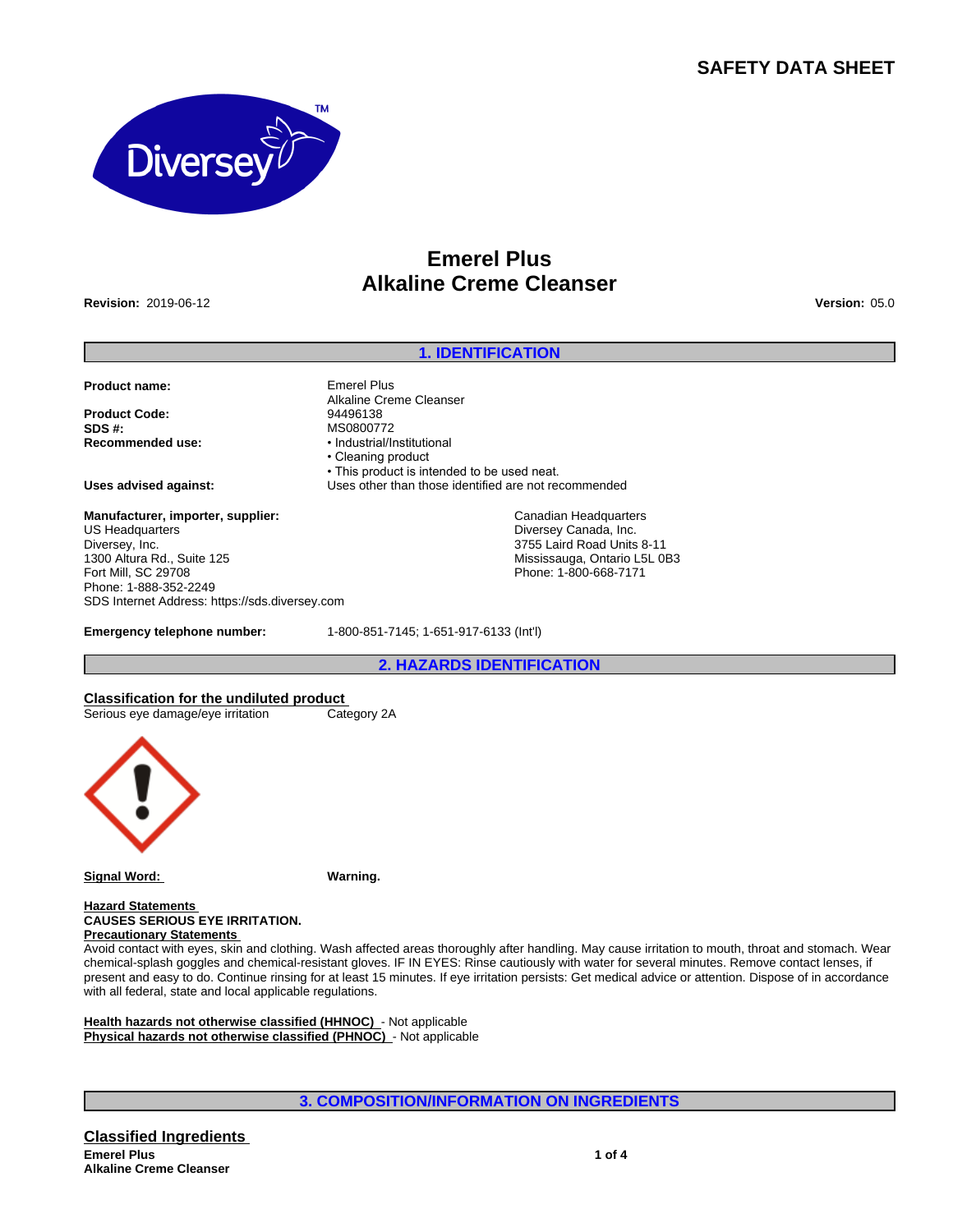| ⊺nar<br>:dient(s           | .                      | .<br>$\sim$<br>$\overline{\phantom{a}}$ |
|----------------------------|------------------------|-----------------------------------------|
| Nephelir<br>∋venıte        | .005<br>$- - -$<br>JU. | r nn<br>$\sim$<br>00/0<br>⊽⊽            |
| Alkvl<br>alvcoside<br>poly | $\rightarrow$<br>`-    | $\sim$<br>-<br>$\cup$ 70                |

## \*Exact percentages are being withheld as trade secret information

## **4. FIRST AID MEASURES**

# **Undiluted Product:**

**Eyes:** IF IN EYES: Rinse cautiously with water for several minutes. Remove contact lenses, if present and easy to do. Continue rinsing for at least 15 minutes. If eye irritation persists: Get medical advice/attention. **Skin:** No specific first aid measures are required.

**Inhalation:** No specific first aid measures are required.

**Ingestion:** IF SWALLOWED: Rinse mouth. Drink a cupful of milk or water.

**Most Important Symptoms/Effects:** No information available. **Immediate medical attention and special treatment needed** Not applicable. **Aggravated Medical Conditions:** None known.

## **5. FIRE-FIGHTING MEASURES**

**Specific methods:** No special methods required<br> **Suitable extinguishing media:** The product is not flammable

**Suitable extinguishing media:** The product is not flammable. Extinguish fire using agent suitable for surrounding fire.

**Special protective equipment for firefighters:** As in any fire, wear self-contained breathing apparatus pressure-demand, MSHA/NIOSH (approved or equivalent) and full protective gear.

**Extinguishing media which must not be used for safety reasons:** No information available.

# **6. ACCIDENTAL RELEASE MEASURES**

**Environmental precautions and clean-up methods:**

**Personal precautions:** Put on appropriate personal protective equipment (see Section 8.). Clean-up methods - large spillage. Absorb spill with inert material (e.g. dry sand or earth), then place in a chemical waste container. Use a water rinse for final clean-up.

# **7. HANDLING AND STORAGE**

**Handling:** Avoid contact with skin, eyes and clothing. Do not taste or swallow. Remove and wash contaminated clothing and footwear before re-use. Wash thoroughly after handling. Product residue may remain on/in empty containers. All precautions for handling the product must be used in handling the empty container and residue. FOR COMMERCIAL AND INDUSTRIAL USE ONLY. **Storage:** Keep tightly closed in a dry, cool and well-ventilated place. **Aerosol Level (if applicable) :** Not applicable.

**8. EXPOSURE CONTROLS / PERSONAL PROTECTION**

**Exposure Guidelines:** This product, as supplied, does not contain any hazardous materials with occupational exposure limits established by the region specific regulatory bodies.

**Undiluted Product:**

**Engineering measures to reduce exposure:** Good general ventilation should be sufficient to control airborne levels.

| <b>Personal Protective Equipment</b> |                                                                        |
|--------------------------------------|------------------------------------------------------------------------|
| Eye protection:                      | Chemical-splash goggles.                                               |
| Hand protection:                     | Chemical-resistant gloves.                                             |
| Skin and body protection:            | No special requirements under normal use conditions.                   |
| <b>Respiratory protection:</b>       | No personal protective equipment required under normal use conditions. |
| <b>Hygiene measures:</b>             | Handle in accordance with good industrial hygiene and safety practice. |
|                                      |                                                                        |

**Personal Protective Equipment**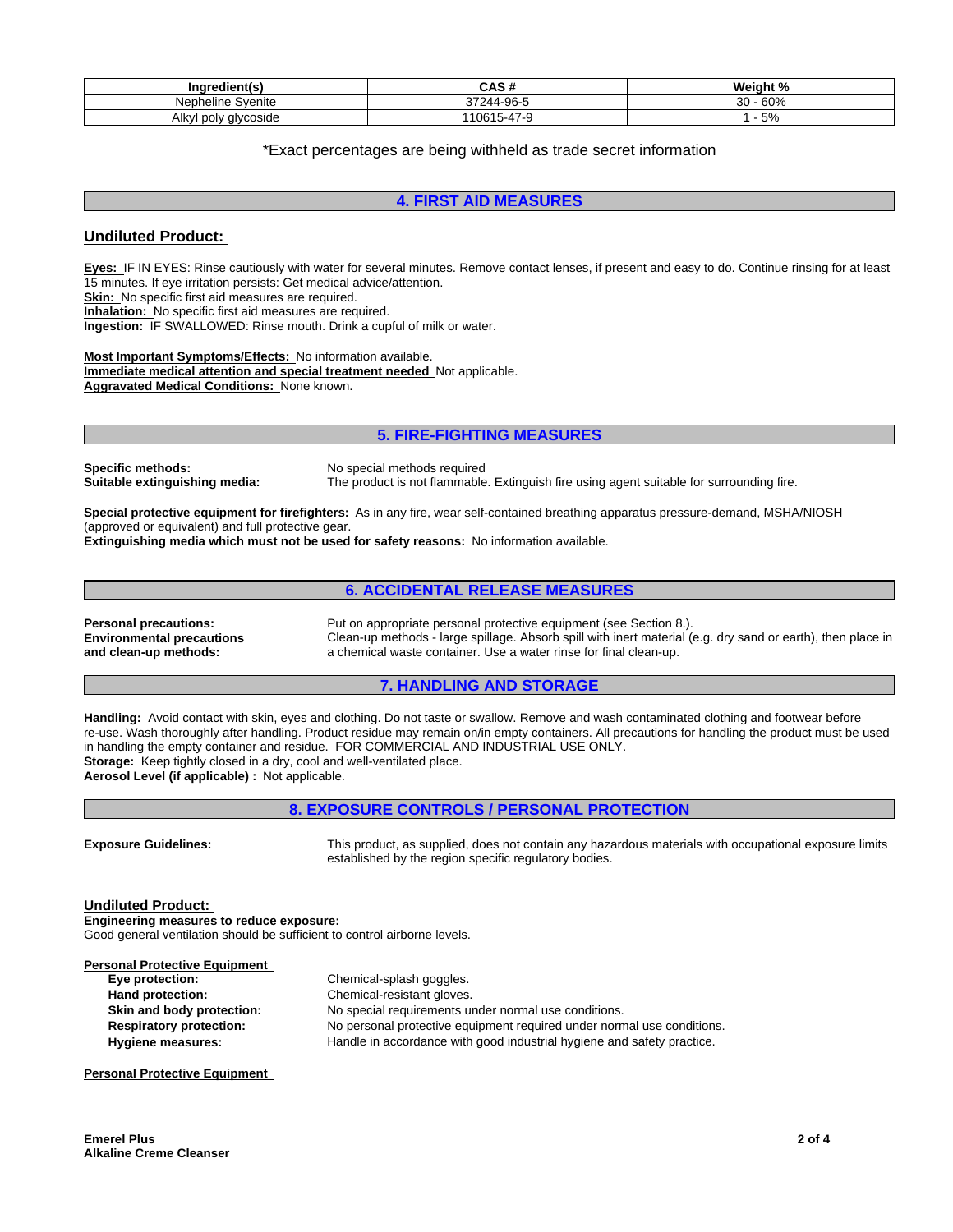## **9. PHYSICAL AND CHEMICAL PROPERTIES**

**Explosion limits: - upper:** Not determined **- lower:** Not determined **Physical State:** Liquid **Color: Color: Color:** Opaque, White **Evaporation Rate:** No information available **Color Color: Odor:** No Odor/Odorless **Evaporation Rate:** No information available **Odor threshold:** No information available. **Boiling point/range:** Not determined **Melting point/range:** Not determined **Decomposition temperature:** Not determined **Autoignition temperature:** No information available **Solubility:** Dispersible **Solubility in other solvents: No information available Density:** 11.34 lbs/gal 1.36 Kg/L **Vapor density:** No information available **Bulk density:** No information available **Bulk density:** No information available **Bulk density:** No information available **Vapor pressure:** No information available.<br> **Flash point (°F):** >200°F > 93.3 °C **COLL EXECT BE SET ATTITE PARTITION CONSTANT BE SET A PARTITION CONSTANT BE SET A PARTITION CONSTAN Viscosity:** No information available **Elemental Phosphorus:** 0.00 % by wt. **VOC:** 0 % \* **pH:** 11 **Flammability (Solid or Gas):** Not applicable **Corrosion to metals:** Not corrosive to metals **Sustained combustion:** Not applicable

**Partition coefficient (n-octanol/water):** No information available

\* - Title 17, California Code of Regulations, Division 3, Chapter 1, Subchapter 8.5, Article 2, Consumer Products, Sections 94508

## **10. STABILITY AND REACTIVITY**

**Reactivity:** Not Applicable **Stability:** The product is stable **Hazardous decomposition products:** None reasonably foreseeable.<br>**Materials to avoid:** Do not mix with any other prod **Materials to avoid:** Do not mix with any other product or chemical unless specified in the use directions.<br> **Conditions to avoid:** No information available. **Conditions to avoid:** No information available.

**11. TOXICOLOGICAL INFORMATION**

#### **Information on likely routes of exposure:**

Eye contact, Skin contact, Inhalation, Ingestion

#### **Delayed, immediate, or chronic effects and symptoms from short and long-term exposure**

**Skin contact:** May be mildly irritating to skin. Symptoms may include redness and/or transient discomfort. **Eye contact:** Causes serious eye irritation. Symptoms may include pain, redness, and watering. **Ingestion:** May be irritating to mouth, throat and stomach. Symptoms may include stomach pain and nausea. **Inhalation:** May be irritating to nose, throat, and respiratory tract. Symptoms may include coughing and difficulty breathing. **Sensitization:** No known effects. **Target Organs (SE):** None known **Target Organs (RE):** None known

**Numerical measures of toxicity ATE - Oral (mg/kg):** 3800

**12. ECOLOGICAL INFORMATION**

**Ecotoxicity:** No information available.

**Persistence and Degradability:** No information available.

**Bioaccumulation:** No information available.

#### **13. DISPOSAL CONSIDERATIONS**

**Waste from residues / unused products (undiluted product):** This product, as sold, if discarded or disposed, is not a hazardous waste according to Federal regulations (40 CFR 261.4 (b)(4)). Under RCRA, it is the responsibility of the user of the product to determine, at the time of disposal, whether the waste solution meets RCRA criteria for hazardous waste. Dispose in compliance with all Federal, state, provincial, and local